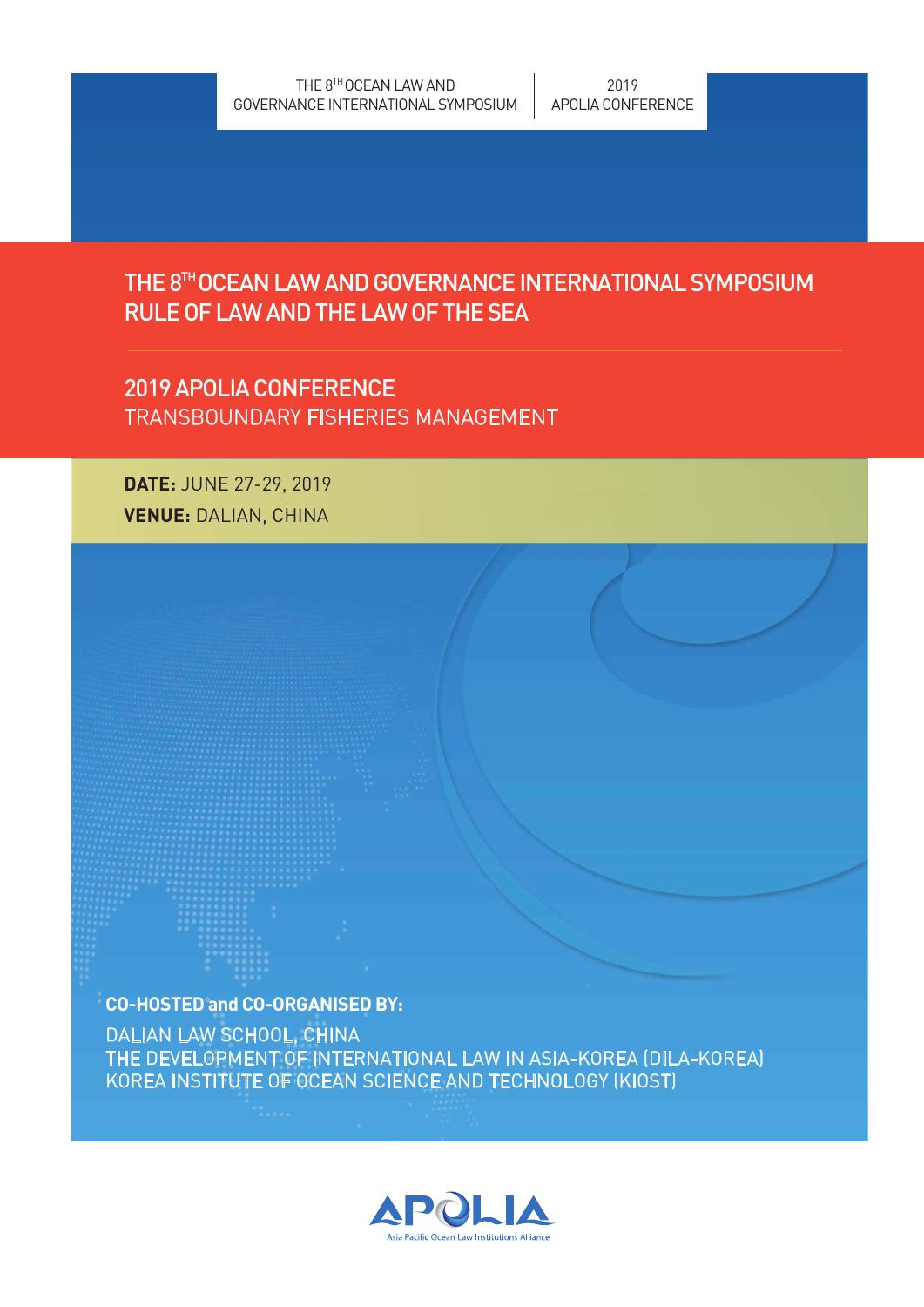# THE 8TH OCEAN LAW AND GOVERNANCE INTERNATIONAL SYMPOSIUM

## RULE OF LAW AND THE LAW OF THE SEA

JUNE 26, WEDNESDAY

#### GUESTS CHECK-IN

#### JUNE 27, THURSDAY

#### 09:00 – 09:15 OPENING SESSION

- President, Dalian Maritime University, Dalian, China)
- Director, Office of International Affairs, Dalian Maritime University, Dalian, China
- Professor Beiping Chu (**初北平**) (Dean of Law, Dalian Maritime University, Dalian, China)

#### 09:15 – 10:45 PANEL I: CODIFICATION AND DEVELOPMENT OF THE LAW OF THE SEA

#### ▶ MODERATOR:

- Professor Beiping Chu
- ▶SPEAKERS:
- Professor Helmut Tuerk (President of the Assembly of the International Seabed uthority, and former Judge and Vice President, International Tribunal for the Law of the Sea, Vienna, Austria)
- Professor Mukherjee (Professor of Law, Dalian Maritime University, Dalian, China)
- Professor Yao Huang (**黄瑶**) (Dean of Law, Sun Yat-sen University, Guangzhou, China)

#### 10:45 – 11:00 PHOTO SESSION AND COFFEE / TEA BREAK

#### 11:00 - 12:30 PANEL II: CUSTOMARY INTERNATIONAL LAW AND THE LAW OF THE SEA

#### $MODERATOR:$

- **Professor Lixin Han (韩立新)** (Professor of Law, Dalian Maritime University, Dalian, China)
- ▶SPEAKERS:
- Professor Tony Carty (Professor of International Law, School of Law, Beijing Institute of Technology, Beijing, China)
- Professor Karen N. Scott (Head of the School of Law, University of Canterbury, New Zealand)
- Dr Hua Zhang (张华) [Associate Professor, Law School, Nanjing University, Nanjing, China)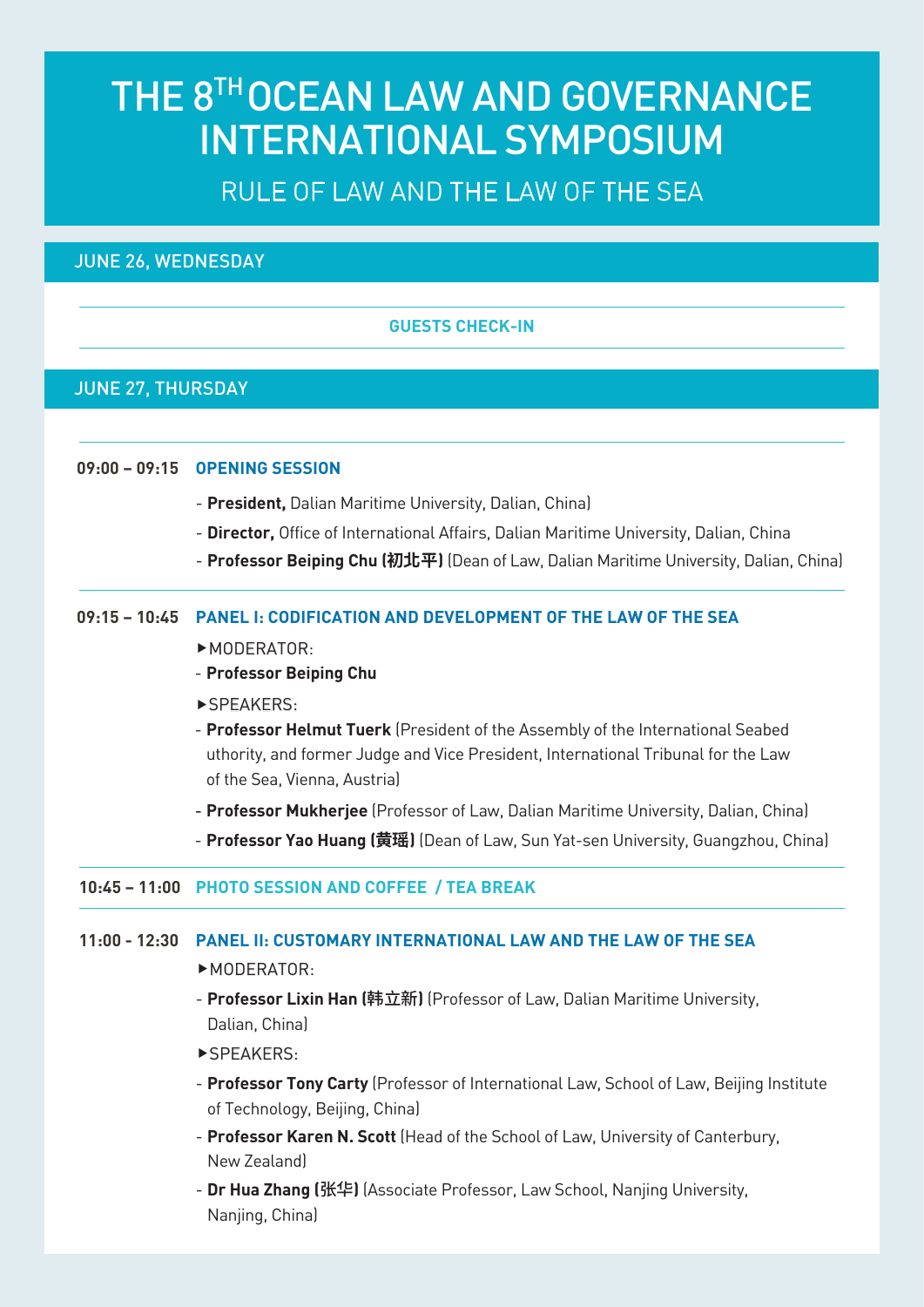#### 12:30 - 14:00 LUNCH

#### 14:00 - 15:30 PANEL III: RULE OF OCEAN LAW FOR SUSTAINABLE DEVELOPMENT GOALS

- ▶ MODERATOR:
- **\_ Professor Yen-Chiang Chang**
- ▶SPEAKERS:
- **Professor Guifang Xue (**薛桂芳) (Chair Professor, Koguan Law School, Shanghai Jiaotong University, Shanghai, China)
- Professor Dustin Kuan-Hsiung Wang (王冠雄) (Professor, Graduate Institute of Political Science, National Taiwan Normal University, Taipei, China)
- Professor David Ong (Nottingham Law School, Nottingham Trent University, Nottingham, UK)

#### 15:30 – 15:45 COFFEE / TEA BREAK

#### 15:45 - 17:45 PANEL IV: EFFECTIVE AND PROPER USE OF INTERNATIONAL MARITIME DISPUTE SETTLEMENT MECHANISMS

- $MODERATOR:$
- **\_ Professor Yao Huang**
- ▶SPEAKERS:
- Professor Yen-Chiang Chang (**张晏瑲**) (Professor of International Law, Dalian Maritime University, Dalian, China)
- Professor Anastasia Telesetsky (Professor, School of Law, University of Idaho, Moscow, USA)
- Professor Chie Kojima (Professor of International Law, Faculty of Law, Musashino University, Japan)

#### 18:30 CONFERENCE DINNER

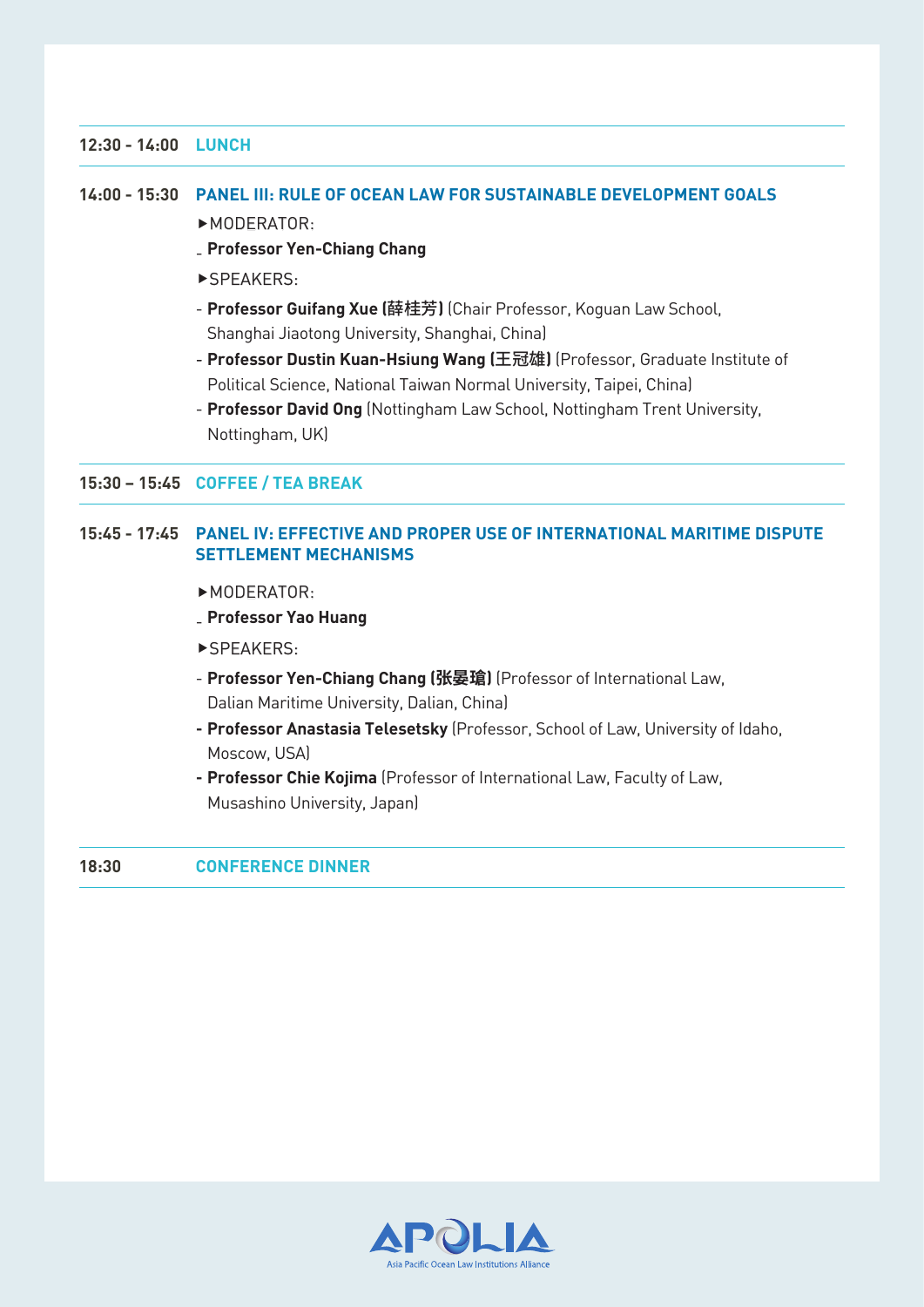#### JUNE 28, FRIDAY

#### 09:00 - 10:30 PANEL V: IMPLEMENTING UNCLOS IN STATE PRACTICE

#### ▶ MODERATOR:

- Professor Renping Zhang (张仁平) (Director, Centre for International Maritime Convention Studies, Dalian Maritime University, Dalian, China)

#### ▶SPEAKERS:

- Professor Seokwoo Lee (Professor of International Law, Inha University, South Korea)
- Dr Ling Zhu (朱玲) (Assocaite Professor, Department of Logistics and Maritime Studies, Hong Kong Polytechnic University, Hong Kong, China)
- Dr Chenhong Liu (刘晨虹) (Lecturer, Dalian Maritime University, Dalian, China)

#### 10:30 - 10:45 COFFEE / TEA BREAK

#### 10:45 - 12:45 PANEL VI: REVISITING AND REVISING THE UNCLOS: NEED OF A FOURTH UN CONFERENCE?

- ▶ MODERATOR:
- Professor Keyuan Zou
- ▶SPEAKERS:
- Mr Christopher Whomersley (former Legal Advisor, Foreign and Commonwealth Office, London, UK)
- Professor Warwick Gullett (Professor of Law, University of Wollongong, Wollongong, Australia)
- Professor Lorenzo Schiano di Pepe (School of Law, University of Genoa, Genoa, Italy)

#### 12:45 - 13:00 WRAP-UP AND CONCLUDING REMARKS

#### - Professor Keyuan Zou (邹克渊)

#### 13:00 – 14:00 LUNCH

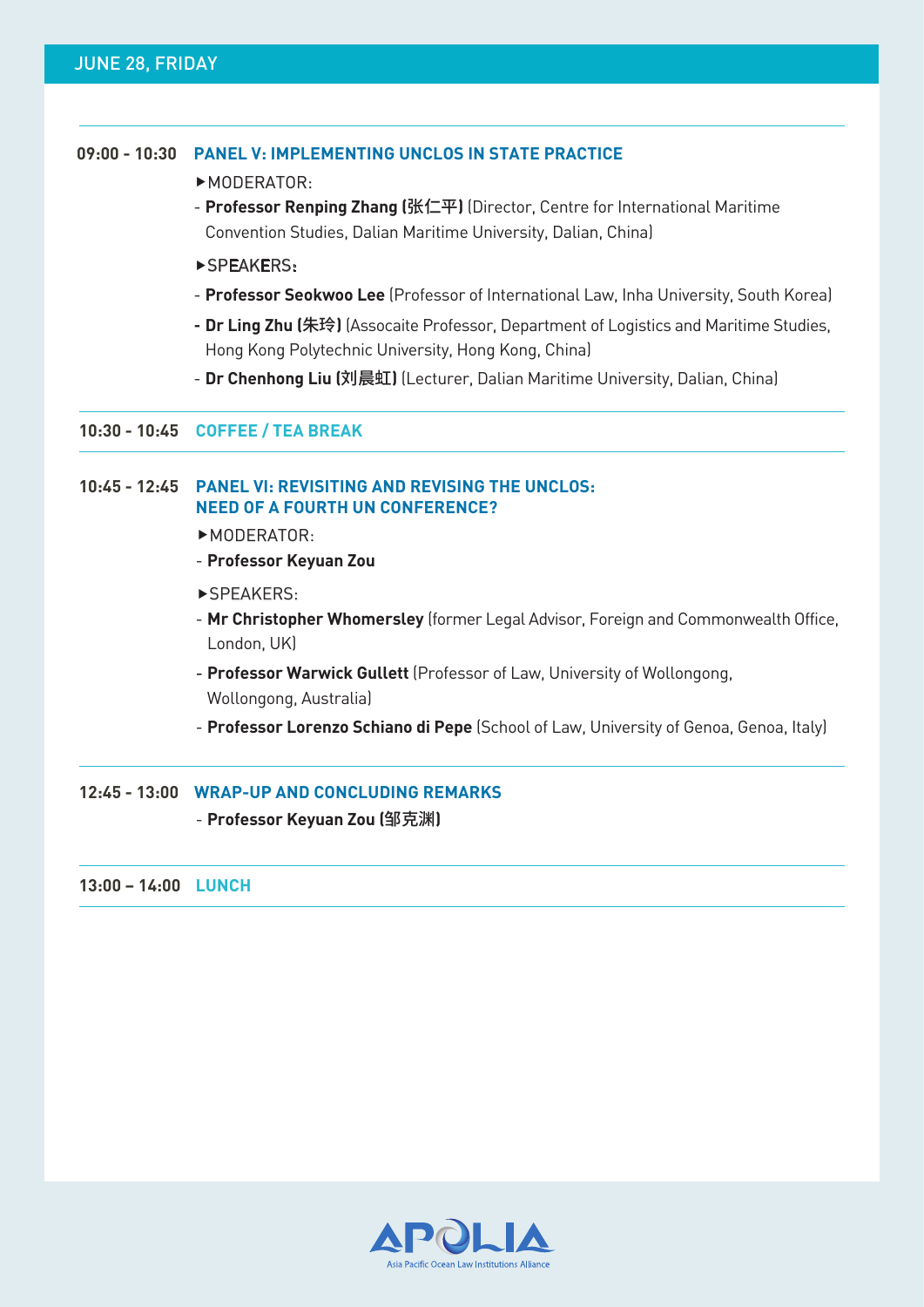# 2019 APOLIA CONFERENCE

TRANSBOUNDARY FISHERIES MANAGEMENT

#### JUNE 29, SATURDAY

|  | 08:30 - 09:00 REGISTRATION |  |
|--|----------------------------|--|
|--|----------------------------|--|

- 09:00 09:30 WELCOME ADDRESSES by HOSTS and INTRODUCTION of SPONSORS/HONOR of GUESTS
- 09:00 09:30  **Keyuan ZOU** (Harris Professor of International Law, Lancashire Law School; Director, Institute for International and Comparative Law, University of Central Lancashire, UK KZou@uclan.ac.uk, eaizouky@gmail.com
	- Seokwoo LEE (Co-Founder, Asia-Pacific Ocean Law Institutions Alliance (APOLIA); Professor of International Law, Inha University Law School, KOREA; Co-Editor-in-Chief, Asia-Pacific Journal of Ocean Law and Policy (APJOLP)) leeseokwoo@inha.ac.kr
	- Hee Cheol YANG (Director, Ocean Policy Institute, Korea Institute of Ocean Science and Technology (KIOST), KOREA) ceaser@kiost.ac.kr

#### 09:30 - 10:00 COFFEE BREAK AND GROUP PHOTO

#### 10:00 - 12:00 SESSION 1: STATE PRACTICE – NORTH EAST ASIA

- 10:00 11:20 ▶ PRESENTATIONS:
	- Keyuan ZOU (Harris Professor of International Law, Lancashire Law School; Director, Institute for International and Comparative Law, University of Central Lancashire, UK) KZou@uclan.ac.uk, eaizouky@gmail.com
	- Chie KOJIMA (Professor, Faculty of Law, Musashino University, JAPAN) chie.kojima@me.com
	- Co-Editor-in-Chief, Asia-Pacific Journal of Ocean Law and Policy (APJOLP)) and - Seokwoo LEE (Professor of International Law, Inha University Law School, KOREA; Young Kil PARK (Director, Law of the Sea Research Center, Korea Maritime Institute (KMI), KOREA leeseokwoo@inha.ac.kr; yk405@kmi.re.kr

#### 11:20 - 12:00 DISCUSSION

12:00 - 13:00 LUNCH